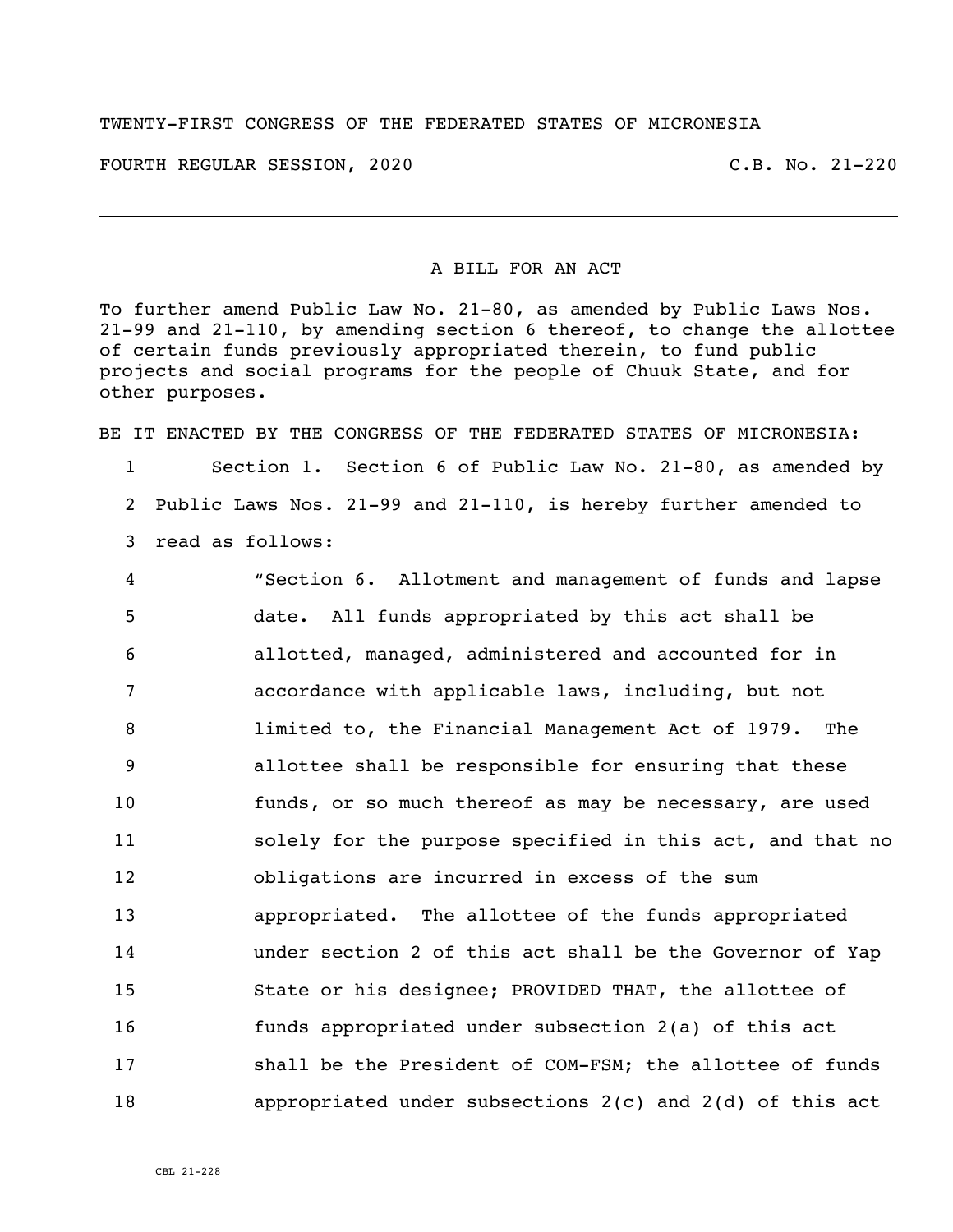C.B. No. 21-220

 shall be the President of the Federated States of Micronesia or his designee. The allottee of funds appropriated under sections 3 and 4 of this act shall be the President of the Federated States of Micronesia or his designee; PROVIDED THAT, the allottee of funds appropriated under subsection 3(1) of this act shall be the Governor of Kosrae State or his designee; the allottee of funds appropriated under subsection 3(2) of this act shall be the Mayor of Lelu Town Government or his designee; the allottee of funds appropriated under subsections 4(2) of this act shall be the Secretary of 12 the Department of Transportation, Communications and Infrastructure, except that the allottee funds appropriated under subsection 4(2)(f) shall be the Pohnpei Port Authority (PPA); the allottee of funds appropriated under subsections 4(3)(a), 4(3)(1) and 4(3)(m) of this act shall be the Pohnpei Transportation Authority (PTA); the allottee of funds appropriated under subsections 4(3)(b) and 4(3)(c) of this act shall be the Luhkenmoanlap of Kitti; the allottee of funds 21 appropriated under subsections  $4(3)(d)$ ,  $4(3)(e)$ ,  $4(3)(f)$  and 4(3)(g) of this act shall be the Meninkeder of Madolenihmw; the allottee of funds appropriated under 24 subsections  $4(3)(h)$ ,  $4(3)(i)$  and  $4(3)(j)$  of this act shall be the Secretary of the Department of Health and

of 4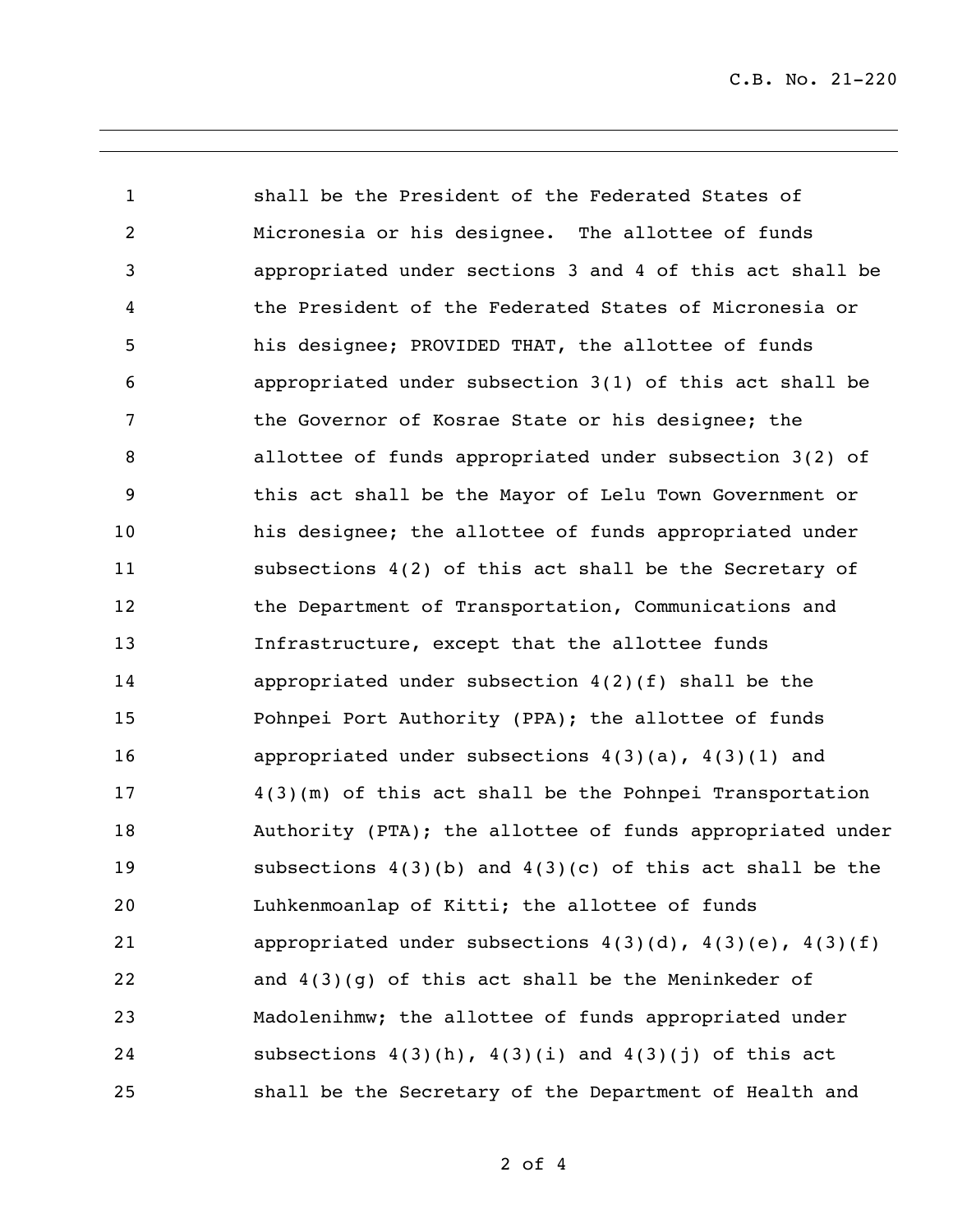C.B. No. 21-220

 Social Affairs or his designee; the allottee of funds appropriated under subsection 4(3)(n) of this act shall be the Vice President of the Federated States of Micronesia or his designee. The allottee of the funds 5 appropriated under subsections  $5(1)[7, 5(3)]$  and  $5(6)$  of this act shall be the Governor of Chuuk State or his designee; the allottee of the funds appropriated under subsection 5(2) of this act shall be the Mortlocks Island Development Authority (MIDA); the allottee of funds appropriated under subsection 5(3) of this act shall be 11 the Mayor of Weno Municipal Government or his designee; 12 the allottee of the funds appropriated under subsection 5(4) of this act shall be the Southern Namoneas Development Authority; the allottee of the funds appropriated under subsection 5(5) of this act shall be 16 the Faichuk Development Authority. The authority of the allottee to obligate funds appropriated by this act shall 18 lapse on September 30, 2022."